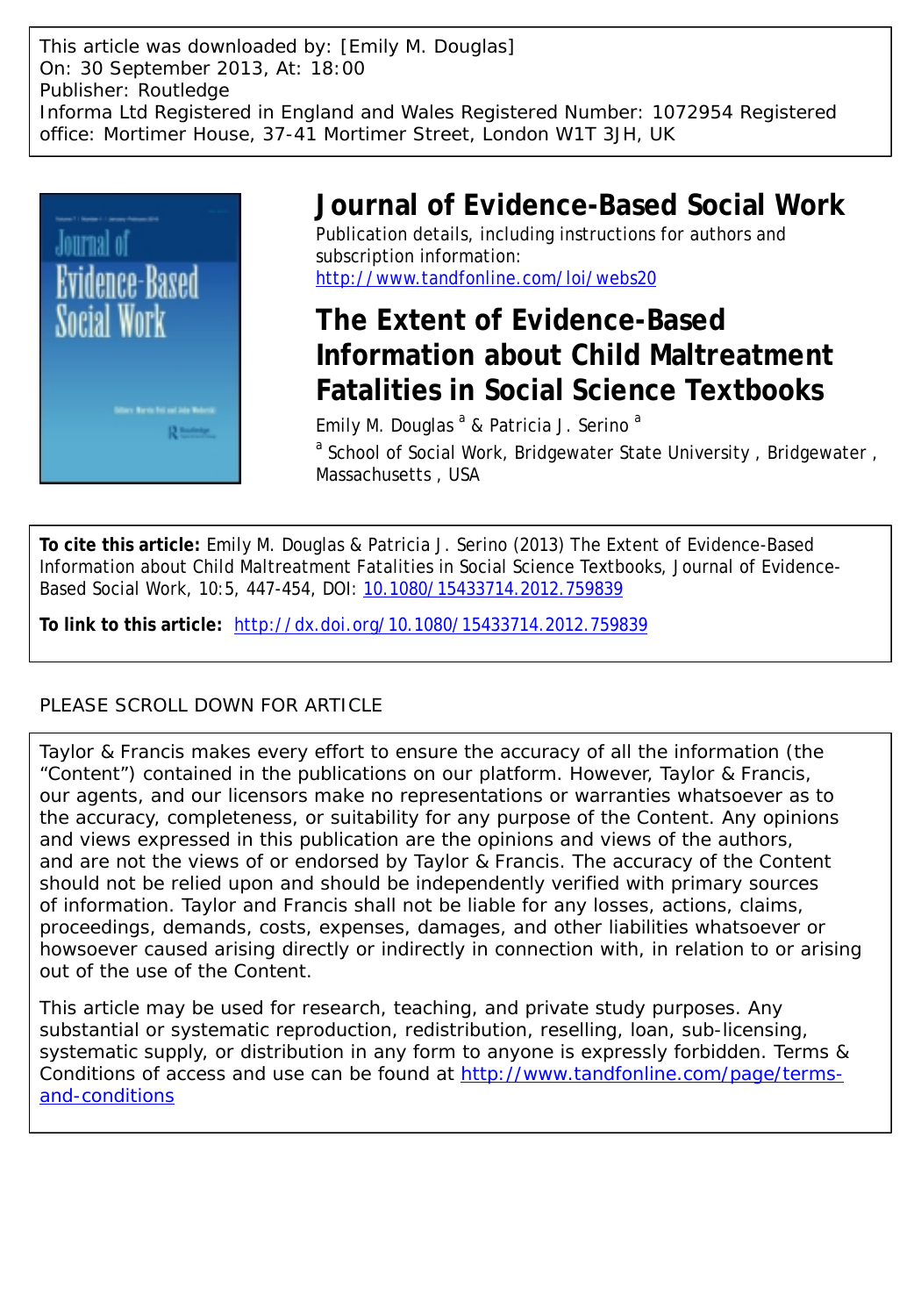Journal of Evidence-Based Social Work, 10:447–454, 2013 Copyright © Taylor & Francis Group, LLC ISSN: 1543-3714 print/1543-3722 online DOI: 10.1080/15433714.2012.759839

### The Extent of Evidence-Based Information about Child Maltreatment Fatalities in Social Science Textbooks

Emily M. Douglas and Patricia J. Serino

School of Social Work, Bridgewater State University, Bridgewater, Massachusetts, USA

Previous research has established that child welfare workers lack important information about child maltreatment fatalities and risk factors leading to death. Further, training has not been associated with improvements in knowledge. The authors assessed the presence of evidence-based information about child maltreatment fatalities and risk factors for death in 24 social science textbooks about child abuse and neglect or child welfare. The results indicate that basic information, such as definitions and incidence rates of child maltreatment fatalities are routinely included in social science textbooks, but information about child, parent, and household risk factors are not, and that inaccurate information is often included. Implications of the findings are discussed.

Keywords: Child maltreatment fatalities, social science textbooks, training social scientists

Child welfare researchers and practitioners have increasingly paid attention to child maltreatment fatalities (CMFs). The field's knowledge of risk factors (Chance & Scannapieco, 2002; Graham, Stepura, Baumann, & Kern, 2010; McClain, Sacks, Froehlke, & Ewigman, 1993; Stiffman, Schnitzer, Adam, Kruse, & Ewigman, 2002) and the responses to CMFs that have been implemented within the field have drastically improved (Douglas, 2005; Durfee, Parra, & Alexander, 2009; Durfee & Durfee, 1995; Webster, Schnitzer, Jenny, Ewigman, & Alario, 2003). Recent research shows a lack of knowledge about risk factors by child welfare professionals even in the face of training about CMFs (Douglas, 2012a). This article considers another area where future and current child welfare workers may receive information about CMFs: social science textbooks. We consider the extent to which social science textbooks on child maltreatment address fatalities and the precision of the information that they cover.

#### CMFs

In 2010, 1,537 children died from maltreatment in the United States (U.S. Department of Health & Human Services, 2011). CMFs describe a range of causes of death that include active (e.g., assault/shaking) and passive behaviors (e.g., neglect/lack of supervision) that result in or contribute to a child's death (United States Advisory Board on Child Abuse and Neglect, 1995). In 2010, 40.8% of the identified CMF victims died from a combination of abuse and neglect, 34.1% from neglect, and 22.9% from physical abuse; the cause of death for the rest was due to less prevalent types of maltreatment such as sexual abuse (U.S. Department of Health & Human Services, 2011).

Address correspondence to Emily M. Douglas, School of Social Work, Bridgewater State University, 95 Burrill Ave., Bridgewater, MA 02325, USA. E-mail: Emily.Douglas@bridgew.edu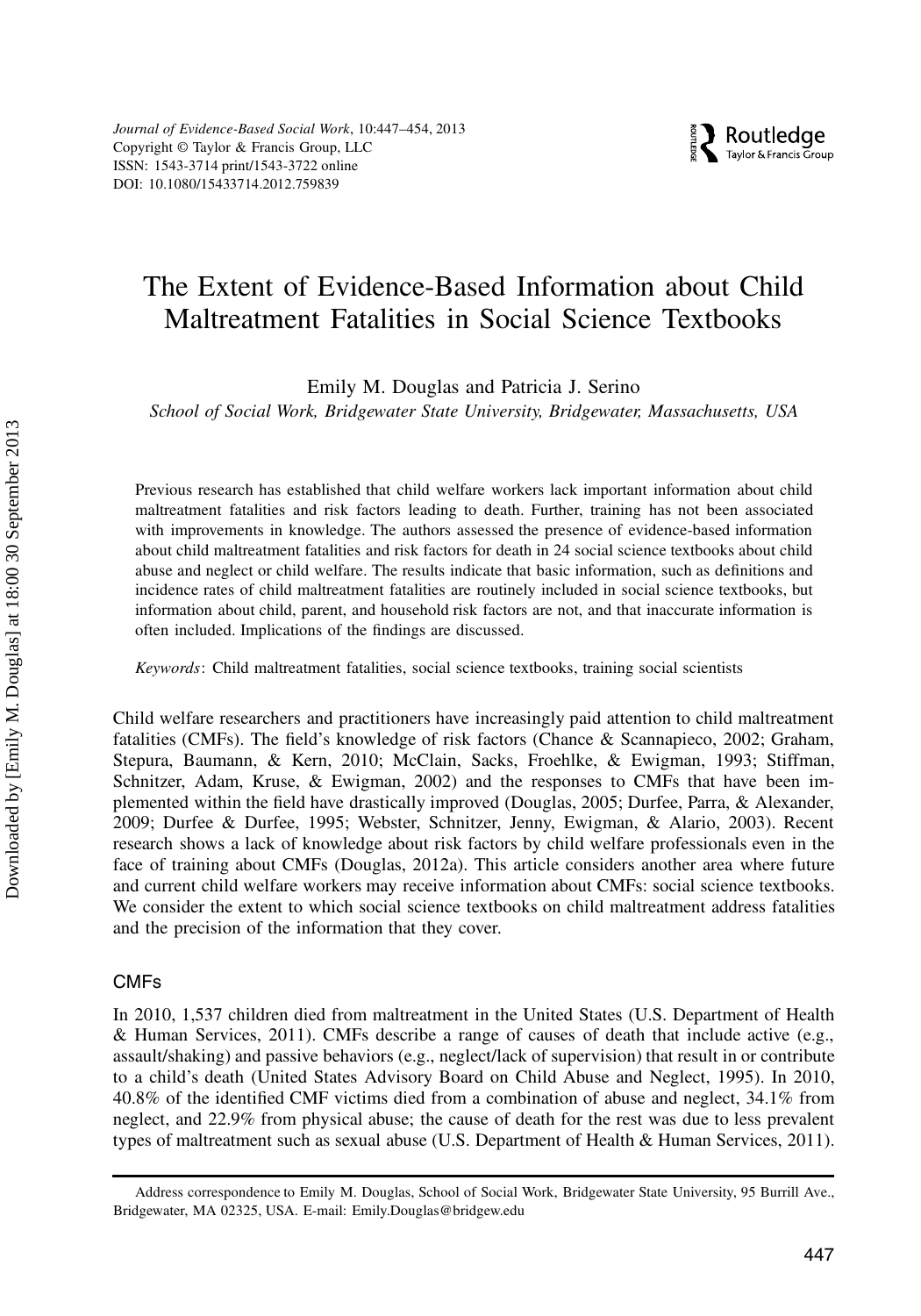#### 448 E. M. DOUGLAS AND P. J. SERINO

Age is the most consistent risk factor for CMF victimization. Younger children, especially infants, are at an elevated risk for dying from maltreatment (Anderson, Ambrosino, Valentine, & Lauderdale, 1983; Kunz & Bahr, 1996). Perpetrators of CMFs are usually caregivers, and most often mothers (U.S. Department of Health & Human Services, 2010)—presumably because mothers generally do more caregiving than fathers (Manlove & Vernon-Feagans, 2002; Wood & Repetti, 2004). Individuals who kill children or who are responsible for a child's death are usually younger. (Herman-Giddens, Smith, Mittal, Carlson, & Butts, 2003; Kunz & Bahr, 1996). They are also likely to have developmentally inappropriate expectations of their children (Korbin, 1987) or to see their children as "difficult" (Chance & Scannapieco, 2002; Fein, 1979). Children are more likely to die in households that have non-family members living with them (Stiffman et al., 2002) and in families that are especially mobile (Anderson et al., 1983).

#### Child Welfare Professionals and Maltreatment Fatalities

The high rate of CMFs have been blamed on having young, inexperienced, and untrained workers (Gelles, 2003; Wexler, 2008), but recent research shows that, on average, child welfare workers who experience the death of a client child are in their mid-30s, have worked in child welfare for six years, and are college-educated in social work or another social science (Douglas, 2012b). Nevertheless, child welfare professionals have significant gaps in their levels of knowledge about risk factors for CMFs. For example, workers erroneously believe that children are more likely to die from physical abuse and that mothers are not most often responsible for their children's deaths. Further, receipt of training apparently makes no difference in workers' level of knowledge (Douglas, 2012a). This brings into question the content being delivered to child welfare workers about fatalities and the source of the information that they receive. Research on a related topic, corporal punishment of children, has demonstrated that authors of child development textbooks fail to include information in most of their books about the harmful effects of spanking children (Douglas & Straus, 2008), even though this has been well-documented in the literature (Gershoff, 2002; Straus, 2001). A similar lack of information about maltreatment fatalities may be present in textbooks addressing abuse and neglect or the child welfare profession.

#### Current Study

Our purpose was to assess the presence of evidence-based information about CMFs in social science textbooks which address child abuse and neglect or the child welfare system. The research questions addressed were: To what extent do textbooks that address child abuse and neglect contain evidence-based information about maltreatment fatalities? Specifically, what is the nature of this information: (1) definitions, (2) rate of death, (3) causes of death, and (4) risk factors for parent, child, and households/situations? We answered these questions through a thorough a multi-disciplinary, cross-sectional review of social science textbooks.

#### METHOD

#### Procedures

Content from social science textbooks was obtained through the online search engine, Google Books, which stores scanned copies of millions of books from across the globe. Using this search engine, we searched for books with the following key words: (1) child welfare, (2) child maltreatment, (3) child abuse, and (4) child death. Within each electronic text, we searched for the terms (1) death, and (2) fatality. Textbooks that were identified to contain information regarding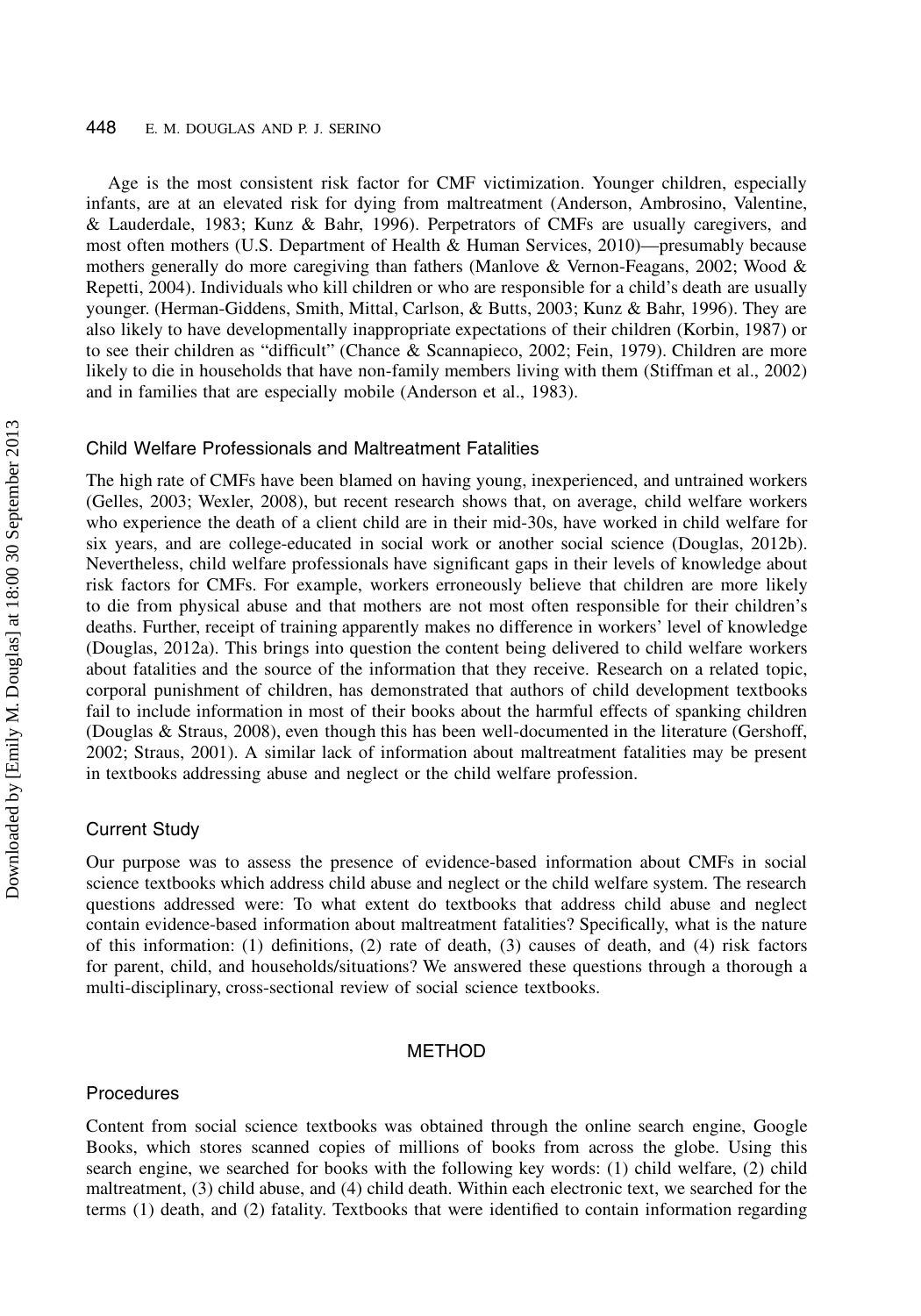| N |
|---|
|   |
|   |
|   |
| 3 |
| 2 |
| 6 |
|   |

TABLE 1 Discipline of Textbooks Reviewed

CMFs were reviewed and checked for content specific to the research questions for this project: (1) definitions, (2) rates, and (3) risk factors. We collected information for each of these variables in an Excel sheet which we later uploaded into SPSS.

#### Data Collection/Instruments

We collected the following identifying information from 24 social science textbooks: (1) authors, (2) title, (3) year published, and (4) disciple. Then, as previously noted, we assessed the CMF content: definition present, rate of CMF occurrence, number of children who die per year, and if neglect or abuse was given as the primary cause of CMFs. We also recorded the inclusion of several risk factors: (1) child characteristics—age, gender, race, and being seen as a difficult child; (2) parental characteristics—age, gender, mental health concern, employment status, and parent having inappropriate age expectations of child; and (3) household/situational characteristics recently experienced a major life event, high degree of family mobility, having non-family members living in the household, and family unemployment.

#### RESULTS

Table 1 displays the disciplines of the 24 textbooks that were included in this analysis: criminal justice, family studies, mental health, pedatrics, psychology, and social work. A complete list of the textbooks that we reviewed is in the Appendix. Table 2 displays the extent to which definitions and information concerning prevalence of CMFs was present in the textbooks. Most often, textbooks provided a definition of CMF  $(n = 18)$ , who is responsible for killing children  $(n = 16)$ , and if neglect was given as a more frequent cause than abuse for CMFs  $(n = 7)$ . We also recorded content about the number of children who die each year  $(n = 10)$  and the rate of CMFs  $(n = 9)$ .

TABLE 2 Child Maltreatment Fatality (CMF) Definitions and Rates in Textbooks

| Area of Content                                          | N  |
|----------------------------------------------------------|----|
| Number of children who die from CMF each year            | 10 |
| Rate of children who die from CMF each year              | 9  |
| A definition of CMF                                      | 18 |
| Who kills/is responsible for children's deaths each year | 16 |
| Neglect causes CMFs more frequently than abuse           | 7  |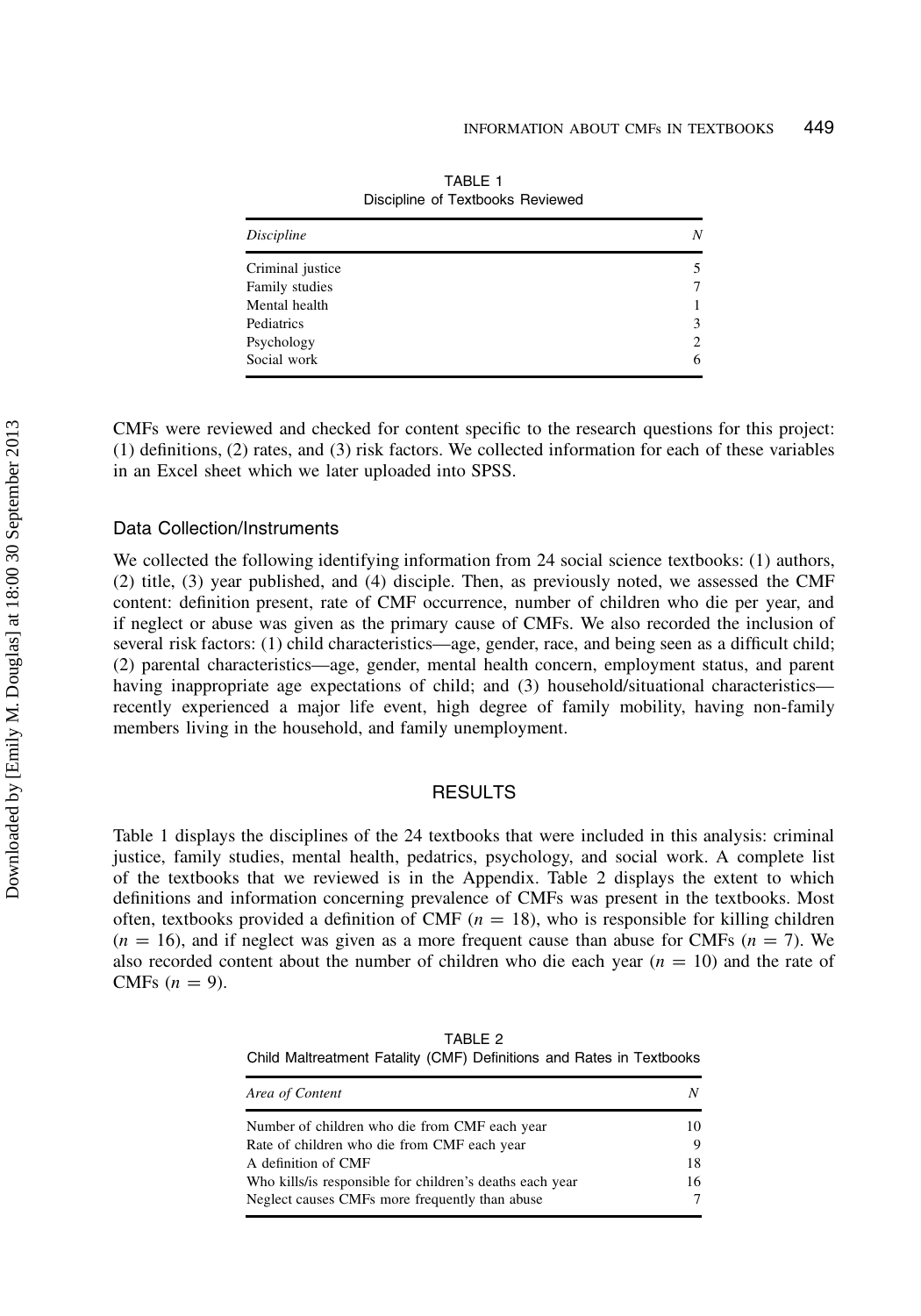| <b>Risk Factor</b>                                 | N  |  |
|----------------------------------------------------|----|--|
| <b>Child Risk Factors</b>                          |    |  |
| Any child risk factor content                      | 16 |  |
| Age—Younger more at risk                           | 14 |  |
| Gender-Boys more likely to die                     | 3  |  |
| Race—African Americans over-represented            | 5  |  |
| Seen as a difficult child                          | 10 |  |
| <b>Parent Risk Factors</b>                         |    |  |
| Any parent risk factor content                     | 16 |  |
| Age-Parents are younger                            | 7  |  |
| Gender-Mothers more likely                         | 8  |  |
| Mental health concern                              | 10 |  |
| Unemployed                                         | 8  |  |
| Parent has inappropriate age expectations of child | 5  |  |
| <b>Household/Family Risk Factors</b>               |    |  |
| Any household/family risk factor content           | 14 |  |
| Recently experienced major life event              | 3  |  |
| High degree of family mobility                     | 5  |  |
| Non-family members living in household             | 5  |  |
| Family unemployment                                | 8  |  |

TABLE 3

Prevalence of Evidence-Based Information about Risk Factors in Textbooks

Table 3 displays the extent to which information about child, parent, and household risk factor was present in the textbooks. Child characteristics connected with fatality occurrences were mentioned in 15 of the 24 books. Pertaining to child risk factors, age was mentioned most often  $(n = 14)$ ; gender was mentioned least often  $(n = 3)$ . African American over-representation was included in 5 texts, and being seen as a "difficult child" was present in 10. Some textbooks provided information that has not been examined by the literature or about which there is conflicting evidence, examples were: disabled and premature children being more at risk.

Parental risk factors for CMF were present in 16 of the textbooks. Parental mental health was noted in 10 of the texts. The higher prevalence of maternal responsibility for CMF and parental unemployment were noted in 8 texts. Parent having inappropriate age expectations of a child prior to the death was mentioned the least often,  $n = 5$ . Some textbooks provided information that has not been examined by the literature or about which there is conflicting evidence: parental health problems, exhaustion, frustration, isolation, socioeconomic status, substance abuse, domestic violence, and parent having history of abuse.

Household, or family, risk factors were recorded in 14 of the textbooks. Family unemployment was reported most often,  $n = 8$ . Having a high degree of family mobility and having non-family members living in the household were mentioned in 5 books. CMF households having recent experience with a major life event was included least frequently, in 3 of the 24 books. Some textbooks provided information that has not been examined by the literature or about which there is conflicting evidence: financial problems/socioeconomic status, domestic violence, and lack of involvement from extended family.

#### **DISCUSSION**

Our purpose in this study was to assess the extent of evidence-based information about CMFs in social science textbooks about child abuse and neglect or child welfare. The results indicate that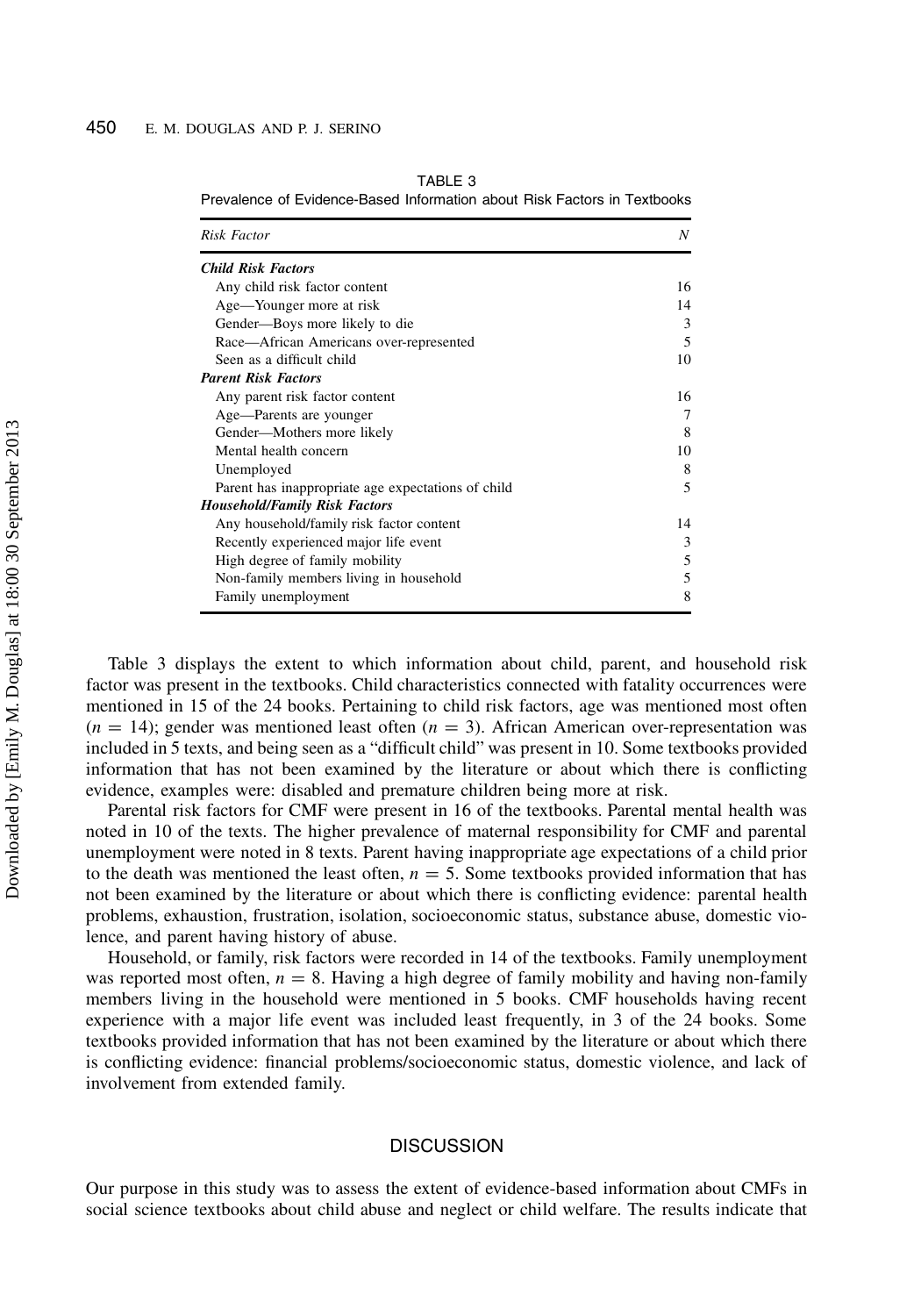the majority of the textbooks that we reviewed (70%–75%,  $n = 17$  or 18) contained information concerning a definition of CMF, the ways that children die, and who is responsible for children's deaths. There is considerably less information about incidence rates, as well as child, parent, and household/family risk factors in the books that we reviewed. Providing students with information about risk factors for fatalities is an important first step in preparing future human and social service providers to be able to prevent CMFs.

The textbooks that we reviewed varied widely in their inclusion of material concerning causes of death and child, parent, and family/household risk factors. For example, of the 24 books, only 7 stated that children were more likely to die from neglect than abuse and 1 erroneously stated that children were more likely to die from abuse than neglect. This is potentially problematic because the media tends to cover abuse-related deaths more frequently than deaths associated with neglect (e.g., Adams, 2001). This may explain why previous research has found that child welfare workers think that children die more often from abuse than from neglect (Douglas, 2012a).

The most frequently cited risk for children was age, but even then, only 14 of the 24 books provided this information. Even less frequently cited, this time by 10 books, was the fact that being described as a "difficult child" increases the risk for CMF victimization. The remaining child risk factors were only mentioned by a handful of books. Some books mentioned factors that place a child at risk for non-fatal maltreatment, but for which there is insufficient evidence concerning fatal maltreatment. For example, several textbooks mentioned that if children are disabled or premature they are more at risk for a fatality. Research has documented that if a child is described as "difficult," that he or she is more at risk for fatality (Chance, 2003; Graham et al., 2010), but we know of no research which shows that children who are disabled or premature are more likely to become victims of CMFs.

The inclusion of parental risk factors was even lower than child risk factors. Parental mental health concerns were mentioned by 10 textbooks. The remaining parental risk factors, including that mothers are most often responsible for their children's deaths, was mentioned in only 5– 8 books. A number of books also provided information about risk factors that have been confirmed by single research studies, for which there is conflicting information, or which have not been confirmed by research. Two textbooks cited domestic violence as a risk factor for perpetrating CMF. We know of only one study which has examined this factor, which confirmed that families with domestic violence were more likely to suffer a CMF (Yampolskaya, Greenbaum, & Berson, 2009). Four textbooks noted parental socioeconomic status as a risk factor for perpetrating CMFs. We are aware of conflicting research about this risk factor, with one study showing that children in households where their mother did not have a high school diploma were more at risk (Stiffman et al., 2002), while another found that mothers with a high school diploma and higher income levels were more at risk (Chance & Scannapieco, 2002). Similarly, 3 textbooks cited parental social isolation as a risk factor for CMF. We only know of one study which has examined social isolation in a comparative study of fatal versus non-fatal child maltreatment and those researchers found that parental social isolation did not place a child at higher risk for CMF (Chance & Scannapieco, 2002). Other textbooks made claims about risk factors or characteristics of parents in families where children became CMF victims, including substance abuse and parent having history of abuse themselves. These are factors that place a child atrisk for maltreatment in general, but we know of no research which confirms that children are at a higher risk for fatal maltreatment when these factors are present in their parents' lives.

With regard to family/household risk factors, family unemployment was cited most often, by 8 books. The remaining risk factors, including family mobility and experiencing a major life event, were mentioned in only 3–5 books. We did not find misinformation stated about household risk factors that have not been previously mentioned in this article.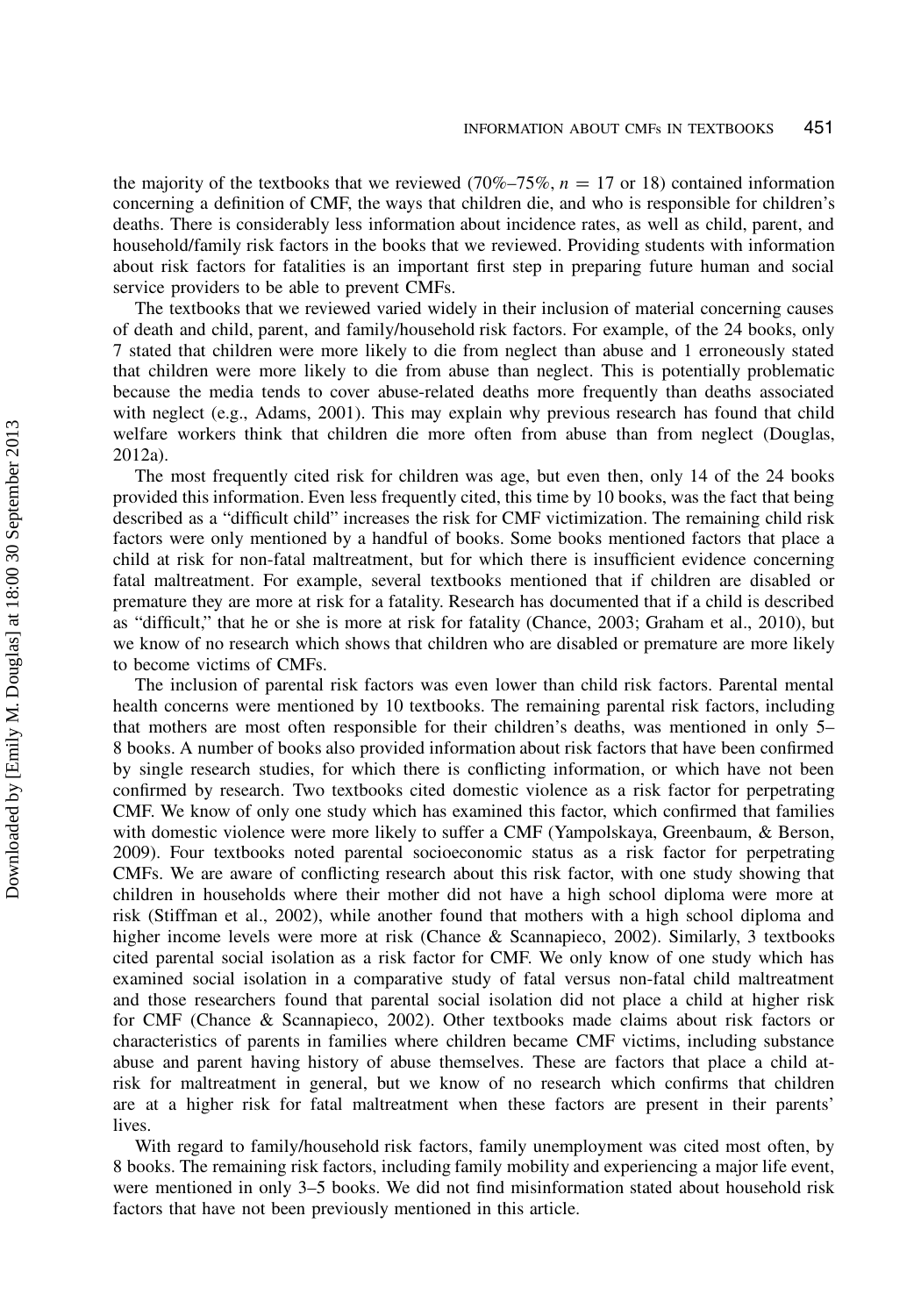#### Limitations

This study is not without limitations. First, using Google Books as the search engine for this study had pros and cons; it allowed for a wide search of social science books but the website needed to be accessed multiple times in order to access the full text content. Google Books randomly blocks access to a select number of pages, which changes daily or with each search. In order to read the full CMF content in many books, we needed to gain access to the book multiple times. Second, we did not read all of these books, only conducted keyword searches, so it is possible that we may have missed information about CMFs that are present in the books.

#### **CONCLUSION**

This review and analysis of CMF content in social science textbooks shows that authors of books on child abuse and neglect or child welfare, do not include substantive information about CMFs or the risk factors that increase the likelihood that children will die and sometimes include information that is false, stands as speculation, or not fully confirmed by research. It is true that a CMF is a very unlikely outcome of a child abuse or neglect case, but it is also true that it is the worst outcome of maltreatment. Further, despite the resources that we have poured into this problem, we have made no progress in reducing CMFs (Finkelhor, Jones, & Shattuck, 2010), while other forms of maltreatment have declined (Jones & Finkelhor, 2003; Jones, Finkelhor, & Halter, 2006; Jones, Finkelhor, & Kopiec, 2001). Finally, the U.S. Congress has recently held hearings about the need to better address CMFs (Child deaths from maltreatments, 2011), which indicates a growing national priority around this issue. As we consider new ways to help prevent CMFs and to better prepare future human and social service providers who will work with abusive and neglectful families, we recommend that authors of social science textbooks that address child abuse and neglect content include more information and more accurate information about the risk factors that increase the likelihood of CMFs. Without accurate information, human and social service providers may be ill-equipped to recognize risk when they see it, which places children at further risk for fatality.

#### **REFERENCES**

- Adams, G. (2001, April 16). Grisly death of foster child prompts soul-searching by state. Portsmouth Herald. Retrieved from http://archive.seacoastonline.com/2001news/4\_16maine2.htm
- Anderson, R., Ambrosino, R., Valentine, D., & Lauderdale, M. (1983). Child deaths attributed to abuse and neglect: An empirical study. Children and Youth Services Review, 5, 75–89.
- Chance, T. C. (2003, July). Our children are dying: Understanding and improving national maltreatment fatality data. Paper presented at the 8th International Family Violence Research Conference, Portsmouth, NH.

Chance, T. C., & Scannapieco, M. (2002). Ecological correlates of child maltreatment: Similarities and differences between child fatality and nonfatality cases. Child and Adolescent Social Work Journal, 19, 139–161.

Douglas, E. M. (2005). Child maltreatment fatalities: What do we know, what have we done and where do we go from here? In K. Kendall-Tackett & S. Gaicomoni (Eds.), *Child victimization* (pp. 4.1–4.18). Kingston, NJ: Civic Research Institute.

Douglas, E. M. (2012a). Child welfare workers' knowledge and practice concerns regarding maltreatment fatalities: An exploratory, multi-state analysis. Journal of Public Child Welfare, 6(5), 659–677.

- Douglas, E. M. (2012b). Child welfare workers who experience the death of a child client. Administration in Social Work, 37(1), 59–72.
- Douglas, E. M., & Straus, M. A. (2008). Discipline by parents and child psychopathology. In A. R. Felthous & H. Sass (Eds.), International handbook of psychopathology and the law (pp. 303–317). New York, NY: Wiley.

Child deaths from maltreatments. (2011). Hearing before the House Committee Ways and Means, Human Resources, U.S. Congress.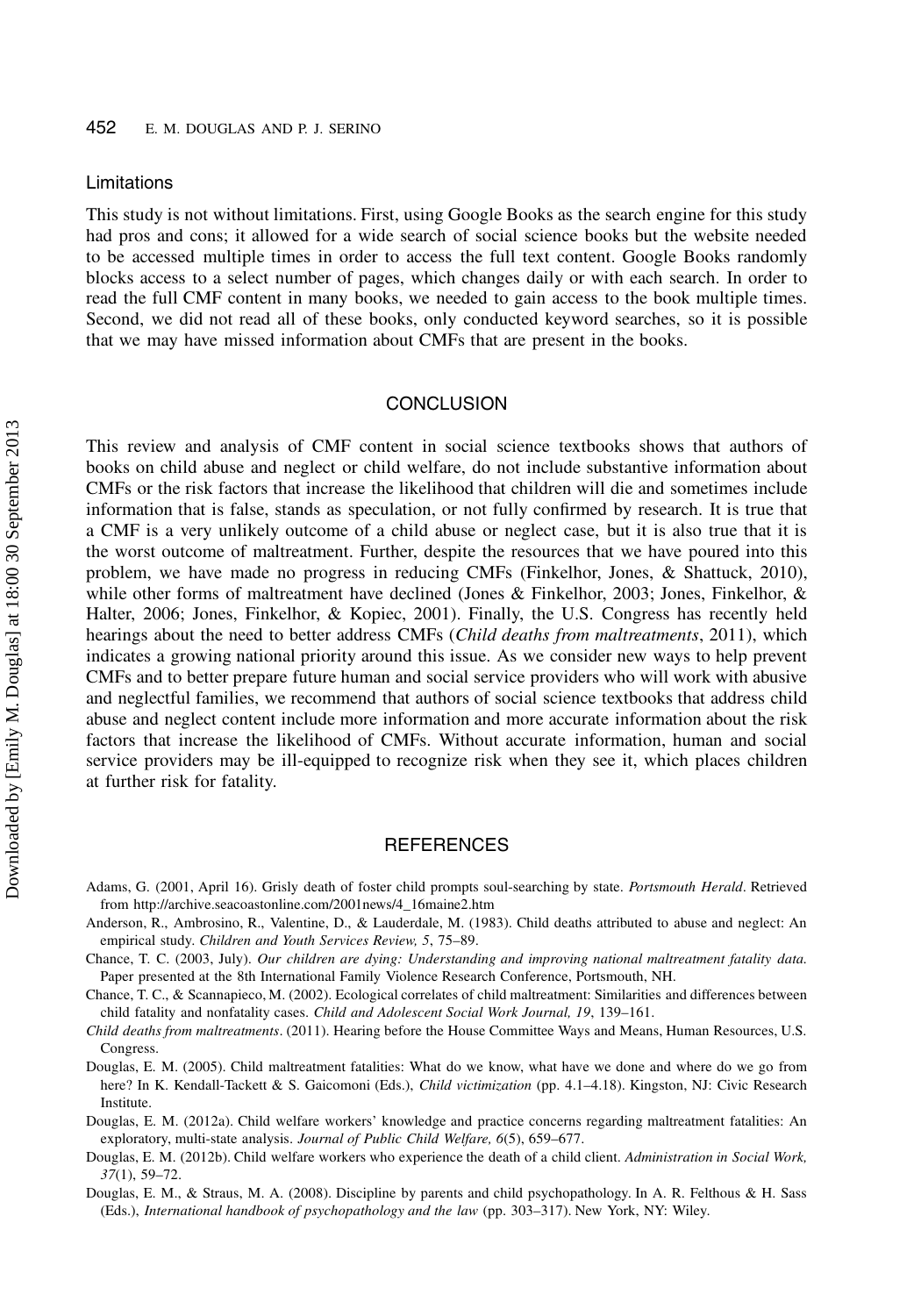- Durfee, M., Parra, J. M., & Alexander, R. (2009). Child fatality review teams. Pediatric Clinics Of North America, 56, 379–387.
- Durfee, M. J., & Durfee, D. T. (1995). Multi-agency child death review teams: Experience in the United States. Child Abuse Review, 4, 377–381.
- Fein, L. G. (1979). Can child fatalities, end product child abuse, be prevented? Children and Youth Services Review, 1, 31–53.
- Finkelhor, D., Jones, L. M., & Shattuck, A. (2010). Updated trends in child maltreatment, 2008. Durham, NH: Crimes Against Children Research Center, University of New Hampshire.
- Gelles, R. J. (2003). Failure to protect: Interview—Richard Gelles. Retrieved from http://www.pbs.org/wgbh/pages/front line/shows/fostercare/inside/gelles.html
- Gershoff, E. T. (2002). Corporal punishment by parents and associated child behaviors and experiences: A meta-analytic and theoretical review. Psychological Bulletin, 128, 539–579.
- Graham, J. C., Stepura, K., Baumann, D. J., & Kern, H. (2010). Predicting child fatalities among less-severe CPS investigations. Children and Youth Services Review, 32, 274–280.
- Herman-Giddens, M. E., Smith, J. B., Mittal, M., Carlson, M., & Butts, J. D. (2003). Newborns killed or left to die by a parent: A population-based study. Journal of the American Medical Association, 289, 1425–1429.
- Jones, L. M., & Finkelhor, D. (2003). Putting together evidence on declining trends in sexual abuse: A complex puzzle. Child Abuse & Neglect, 27, 133–135.
- Jones, L. M., Finkelhor, D., & Halter, S. (2006). Child maltreatment trends in the 1990s: Why does neglect differ from sexual and physical abuse? Child Abuse & Neglect, 11, 107–120.
- Jones, L. M., Finkelhor, D., & Kopiec, K. (2001). Why is sexual abuse declining? A survey of state child protection administrators. Child Abuse & Neglect, 25, 1139–1158.
- Korbin, J. E. (1987). Incarcerated mothers' perceptions and interpretations of their fatally maltreated children. Child Abuse & Neglect, 11, 397–407.
- Kunz, J., & Bahr, S. J. (1996). A profile of parental homicide against children. Journal of Family Violence, 11, 347-362.

Manlove, E. E., & Vernon-Feagans, L. (2002). Caring for infant daughters and sons in dual-earner households: Maternal reports of father involvement in weekday time and tasks. Infant & Child Development, 11, 305–320.

- McClain, P. W., Sacks, J. J., Froehlke, R. G., & Ewigman, B. G. (1993). Estimates of fatal child abuse and neglect, United States, 1979 though 1988. Pediatrics, 91, 338–434.
- Stiffman, M. N., Schnitzer, P. G., Adam, P., Kruse, R. L., & Ewigman, B. G. (2002). Household composition and risk of fatal child maltreatment. Pediatrics, 109, 615–621.
- Straus, M. A. (2001). Beating the devil out of them: Corporal punishment in American families and its effects on children. New Brunswick, NJ: Transaction Publishers.
- U.S. Department of Health & Human Services. (2010). Child maltreatment 2009: Reports from the States to the National Child Abuse and Neglect Data Systems—National statistics on child abuse and neglect. Washington, DC: Administration for Children & Families, U.S. Department of Health & Human Services.
- U.S. Department of Health & Human Services. (2011). Child maltreatment 2010: Reports from the States to the National Child Abuse and Neglect Data Systems—National statistics on child abuse and neglect. Washington, DC: Administration for Children & Families, U.S. Department of Health & Human Services.
- United States Advisory Board on Child Abuse and Neglect. (1995). A nation's shame: Fatal child and neglect in the United States. Washington, DC: Author.
- Webster, R. A., Schnitzer, P. G., Jenny, C., Ewigman, B. G., & Alario, A. J. (2003). Child death review: The state of the nation. American Journal of Prevention medicine, 25, 58–64.
- Wexler, R. (2008). Return of the cruelty: Why Kansas child welfare is broken—and 15 ways to fix it: National Coalition for Child Protection Reform. Retrieved from http://www.nccpr.org/reports/kansas.pdf
- Wood, J. J., & Repetti, R. L. (2004). What gets dad involved? A longitudinal study of change in parental child caregiving involvement. Journal of Family Psychology, 18, 237–249.
- Yampolskaya, S., Greenbaum, P. E., & Berson, I. R. (2009). Profiles of child maltreatment perpetrators and risk for fatal assault: A latent class analysis. Journal of Family Violence, 24, 337–348.

#### APPENDIX: BOOKS INCLUDED IN ANALYSIS AND REVIEW

- Alt, B. S., & Wells, S. (2007). When caregivers kill: understanding child murder by parents and other guardians. Lanham, MD: Rowman & Littlefield Publishers, Inc.
- American Academy of Pediatrics Staff. (2006). Pediatric education for prehospital professionals. Sudbury, MA: Jones & Bartlett Publishers.